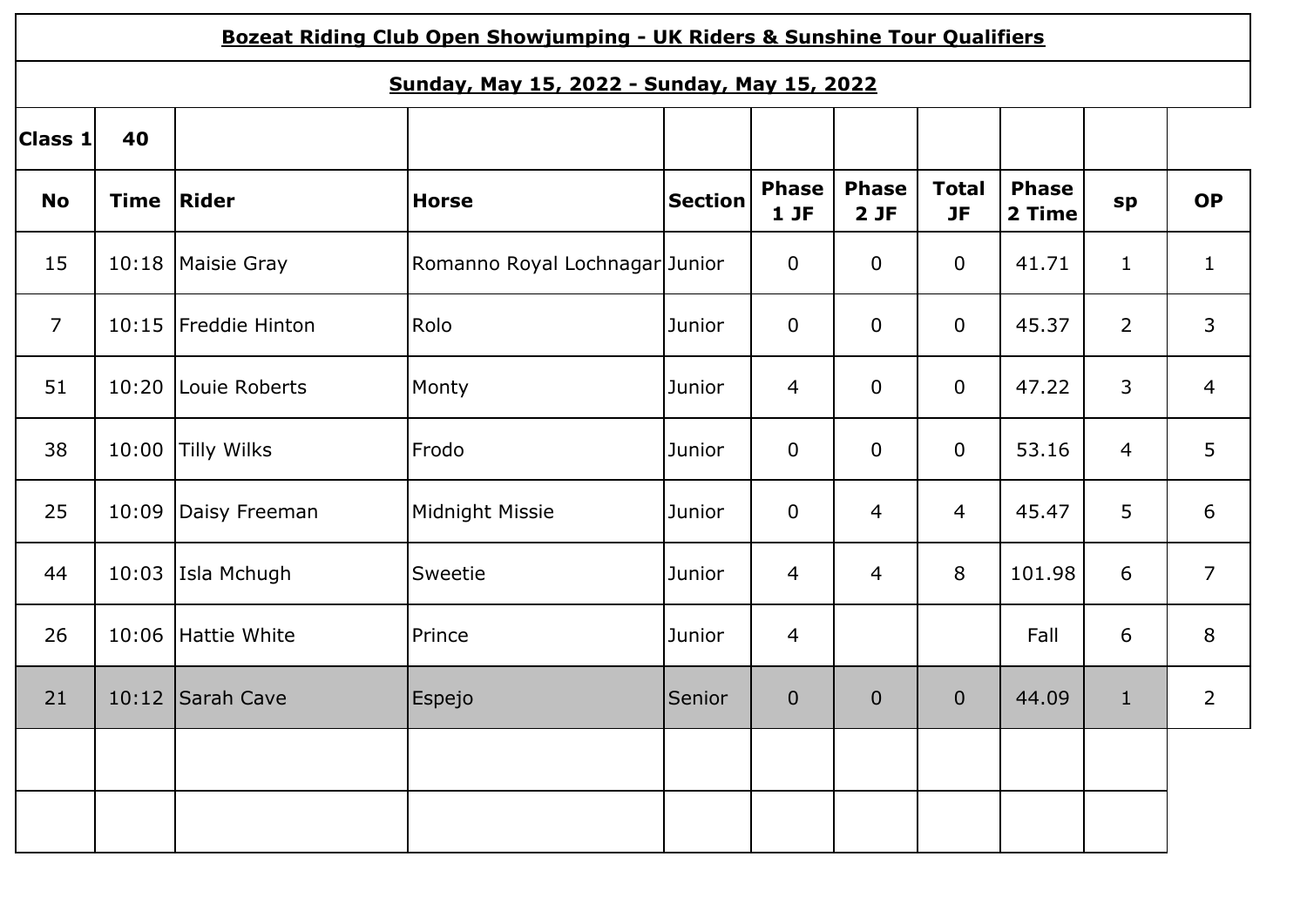| Class 2        | 50          |                              |                   | Judge/s        |                        |                     |                           |                        |                |              |
|----------------|-------------|------------------------------|-------------------|----------------|------------------------|---------------------|---------------------------|------------------------|----------------|--------------|
| <b>No</b>      | <b>Time</b> | Rider                        | <b>Horse</b>      | <b>Section</b> | <b>Phase</b><br>$1$ JF | <b>Phase</b><br>2JF | <b>Total</b><br><b>JF</b> | <b>Phase</b><br>2 Time | <b>SP</b>      | <b>OP</b>    |
| 6              |             | Luella Worley                | Springbank Brooke | Junior         | $\mathbf 0$            | $\mathbf 0$         | $\overline{0}$            | 34.85                  | $\mathbf{1}$   |              |
| 22             | 10:58       | Summer Shelton               | George            | Junior         | $\mathbf 0$            | $\mathbf 0$         | $\mathbf 0$               | 37.53                  | $\overline{2}$ |              |
| 32             |             | 11:04 Tilly Wilks            | sausage           | Junior         | $\mathbf 0$            | $\mathbf 0$         | $\mathbf 0$               | 41.13                  | $\overline{3}$ |              |
| 3              | 11:01       | Grace Byrne - Lawrence Taffy |                   | Junior         | $\mathbf 0$            | $\mathbf 0$         | $\mathbf 0$               | 43.16                  | $\overline{4}$ |              |
| 37             | 10:40       | Olivia Wilks                 | Frodo             | Junior         | $\mathbf 0$            | $\overline{0}$      | $\mathbf 0$               | 43.47                  | 5              |              |
| $\overline{7}$ | 10:55       | Freddie Hinton               | Rolo              | Junior         | $\mathbf 0$            | $\overline{0}$      | $\mathbf 0$               | 55.00                  | 6              |              |
| 25             | 10:49       | Daisy Freeman                | Midnight Missie   | Junior         | $\mathbf 0$            | 4                   | 4                         | 39.73                  |                |              |
| 44             | 10:43       | Isla Mchugh                  | Sweetie           | Junior         | 4                      | $\mathbf 0$         | 4                         | 55.25                  |                |              |
| 26             | 10:46       | Hattie White                 | Prince            | Junior         | $\mathbf 0$            | 8                   | 8                         | 73.25                  |                |              |
| 28             |             | 11:07 Phoebe Hurson          | <b>Billy Boy</b>  | Junior         | 4                      | 8                   | E                         | E                      | E              | E            |
| 21             |             | 10:52 Sarah Cave             | Espejo            | Senior         | $\pmb{0}$              | $\pmb{0}$           | $\mathbf 0$               | 41.14                  | $\mathbf{1}$   | $\mathbf{1}$ |
|                |             |                              |                   |                |                        |                     |                           |                        |                |              |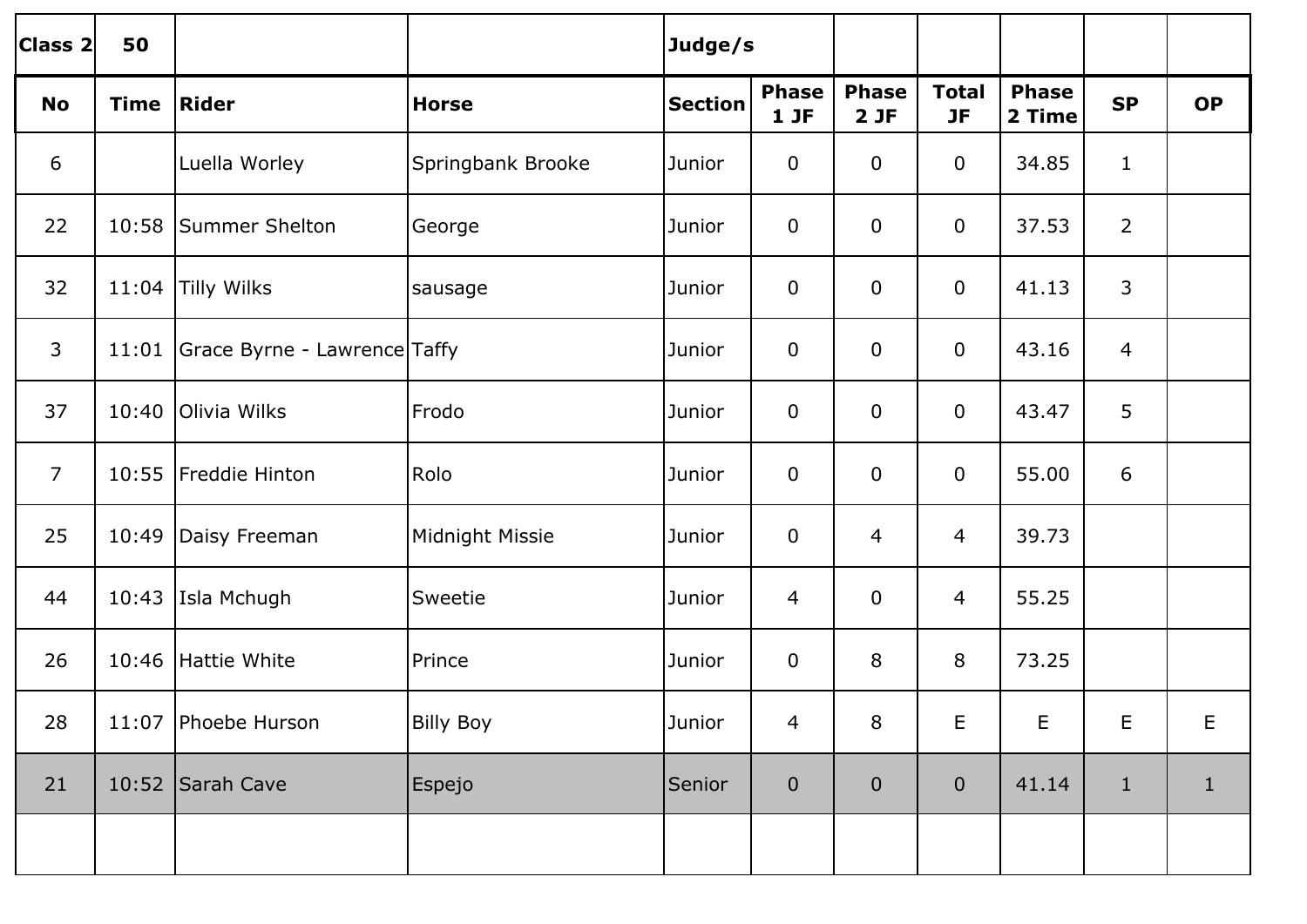| Class 3        | 60          |                                    |                        | Judge/s        |                      |                      |                           |                        |                |           |
|----------------|-------------|------------------------------------|------------------------|----------------|----------------------|----------------------|---------------------------|------------------------|----------------|-----------|
| <b>No</b>      | <b>Time</b> | Rider                              | <b>Horse</b>           | <b>Section</b> | <b>Phase</b><br>1 JF | <b>Phase</b><br>2 JF | <b>Total</b><br><b>JF</b> | <b>Phase</b><br>2 Time | <b>SP</b>      | <b>OP</b> |
| 23             |             | 11:36 Summer Shelton               | George                 | Junior         | $\mathbf 0$          | $\mathbf 0$          | $\mathbf 0$               | 39.25                  | $\mathbf{1}$   |           |
| 3              |             | 11:30 Grace Byrne - Lawrence Taffy |                        | Junior         | $\mathbf 0$          | $\mathbf 0$          | $\mathbf 0$               | 39.53                  | $\overline{2}$ |           |
| 29             |             | 11:44 Emily Potter                 | Layla                  | Junior         | $\mathbf 0$          | $\mathbf 0$          | $\mathbf 0$               | 39.71                  | 3              |           |
| 32             |             | 11:32 Tilly Wilks                  | sausage                | Junior         | 4                    | $\mathbf 0$          | 4                         | 45.35                  | $\overline{4}$ |           |
| 28             |             | 11:34 Phoebe Hurson                | <b>Billy Boy</b>       | Junior         | $\mathbf 0$          | 4                    | 4                         | 59.12                  | 5              |           |
| $\overline{4}$ |             | 11:52 Iris Mullin                  | Chico                  | Junior         | 8                    | $\mathbf 0$          | 8                         | 38.12                  | 6              |           |
| 5              |             | 11:50 Alexis Kainth                | <b>Sherlock Holmes</b> | Junior         | $\mathbf 0$          | $\mathbf 0$          | 8                         | 73.04                  |                |           |
| 33             |             | 11:42 Olivia Wilks                 | Tango                  | Junior         | $\mathbf 0$          | 8                    | 8                         | 78.06                  |                |           |
| 15             |             | 12:00 Olivia Patel                 | Joey                   | Junior         | $\mathbf 0$          | 8                    | 8                         | 81.76                  |                |           |
| 20             |             | 11:46 Tamzin Siddy                 | Leo                    | Junior         | 8                    | 8                    | 16                        | 58.88                  |                |           |
| 6              |             | 12:36   Luella Worley              | Springbank Brooke      | Junior         | 8                    | $\overline{4}$       | E                         | E                      | E              | E         |
| 14             |             | 11:38 Arlyne Peaker                | Raphael                | Senior         | $\mathbf{0}$         | $\mathbf{0}$         | $\mathbf{0}$              | 38.15                  | $\mathbf{1}$   |           |
| 13             |             | 11:58 Amber Stone                  | Bruno boy              | Senior         | $\mathbf 0$          | $\mathbf{0}$         | $\mathbf{0}$              | 47.61                  | $\overline{2}$ |           |
| 40             |             | 11:54 Jodie Bampton                | Under the influence    | Senior         | $\mathbf{0}$         | 4                    | $\overline{4}$            | 36.89                  | 3              |           |
| 61             |             | 12:02 Lesley Johnson               | Sorcere's Apprentice   | Senior         | $\mathbf 0$          | 12                   | 12                        | 74.85                  | $\overline{4}$ |           |
|                |             |                                    |                        |                |                      |                      |                           |                        |                |           |
|                |             |                                    |                        |                |                      |                      |                           |                        |                |           |
|                |             |                                    |                        |                |                      |                      |                           |                        |                |           |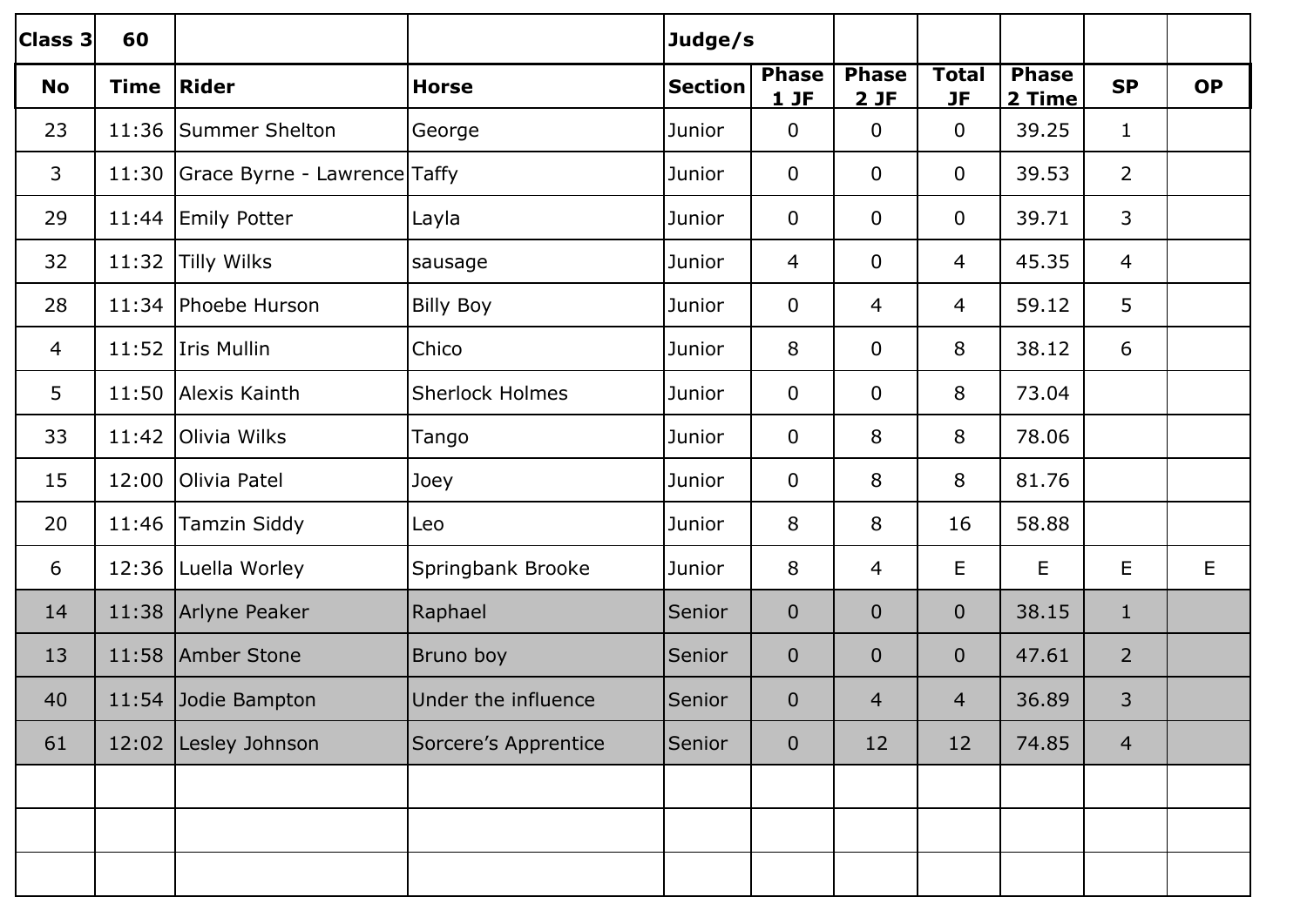| Class 4        | 70          |                             |                          | Judge/s        |                        |                     |                           |                        |                |           |
|----------------|-------------|-----------------------------|--------------------------|----------------|------------------------|---------------------|---------------------------|------------------------|----------------|-----------|
| <b>No</b>      | <b>Time</b> | <b>Rider</b>                | <b>Horse</b>             | <b>Section</b> | <b>Phase</b><br>$1$ JF | <b>Phase</b><br>2JF | <b>Total</b><br><b>JF</b> | <b>Phase</b><br>2 Time | <b>SP</b>      | <b>OP</b> |
| 10             |             | 12:52   Summer Hignell      | Rolo                     | Junior         | $\mathbf 0$            | $\mathbf 0$         | $\overline{0}$            | 35.50                  | $\mathbf{1}$   |           |
| $\overline{4}$ |             | 12:40 Iris Mullin           | Chico                    | Junior         | $\mathbf 0$            | $\mathbf 0$         | $\overline{0}$            | 36.22                  | $\overline{2}$ |           |
| 29             | 12:32       | <b>Emily Potter</b>         | Layla                    | Junior         | $\overline{0}$         | $\mathbf 0$         | $\overline{0}$            | 37.69                  | 3              |           |
| 33             | 12:30       | Olivia Wilks                | Tango                    | Junior         | $\overline{0}$         | $\mathbf 0$         | $\overline{0}$            | 38.97                  | 4              |           |
| 39             |             | 12:54 Niamh Brown           | Frodo                    | Junior         | $\overline{4}$         | $\mathbf 0$         | $\overline{4}$            | 39.17                  | 5              |           |
| 20             |             | 12:34 Tamzin Siddy          | Leo                      | Junior         | $\overline{0}$         | 4                   | $\overline{4}$            | 46.59                  | 6              |           |
| 15             | 12:50       | Olivia Patel                | Joey                     | Junior         | $\mathbf 0$            | 4                   | $\overline{4}$            | 65.30                  |                |           |
| 5              |             | 12:38 Alexis Kainth         | <b>Sherlock Holmes</b>   | Junior         | 8                      | $\mathbf 0$         | 8                         | 49.52                  |                |           |
| 34             |             | 12:44   Isla Grafftey-Smith | Birkinbrook Bugsy Malone | Junior         |                        |                     |                           |                        |                |           |
| 12             |             | 12:56 Harriet Joyce         | Max                      | Senior         | $\overline{0}$         | $\overline{0}$      | $\overline{0}$            | 38.17                  | $\mathbf{1}$   |           |
| 19             | 12:46       | Heidi Jones                 | Poppy                    | Senior         | $\mathbf{0}$           | 4                   | $\overline{4}$            | 34.07                  | $\overline{2}$ |           |
| 40             |             | 12:42 Jodie Bampton         | Under the influence      | Senior         | $\mathbf 0$            | 4                   | $\overline{4}$            | 34.36                  | $\overline{3}$ |           |
| 61             | 12:51       | Lesley Johnson              | Sorcere's Apprentice     | Senior         | $\mathbf{0}$           | 4                   | $\overline{4}$            | 50.20                  | $\overline{4}$ |           |
| 18             | 13:00       | Heidi Jones                 | <b>Dior</b>              | Senior         | $\mathbf{0}$           | 8                   | 8                         | 42.43                  | 5              |           |
| 13             |             | 12:48 Amber Stone           | Bruno boy                | Senior         | 4                      | $\overline{4}$      | 8                         | 42.85                  | 6              |           |
| 9              |             | 12:58 Gemma Hubbard         | Clover's Irish Lass      | Senior         | $\overline{4}$         | 4                   | 8                         | 42.93                  |                |           |
| 17             |             | 13:02 Sarah Barrett         | Lola Montez              | Senior         | $\overline{4}$         | $\overline{4}$      | 8                         | 57.24                  |                |           |
|                |             |                             |                          |                |                        |                     |                           |                        |                |           |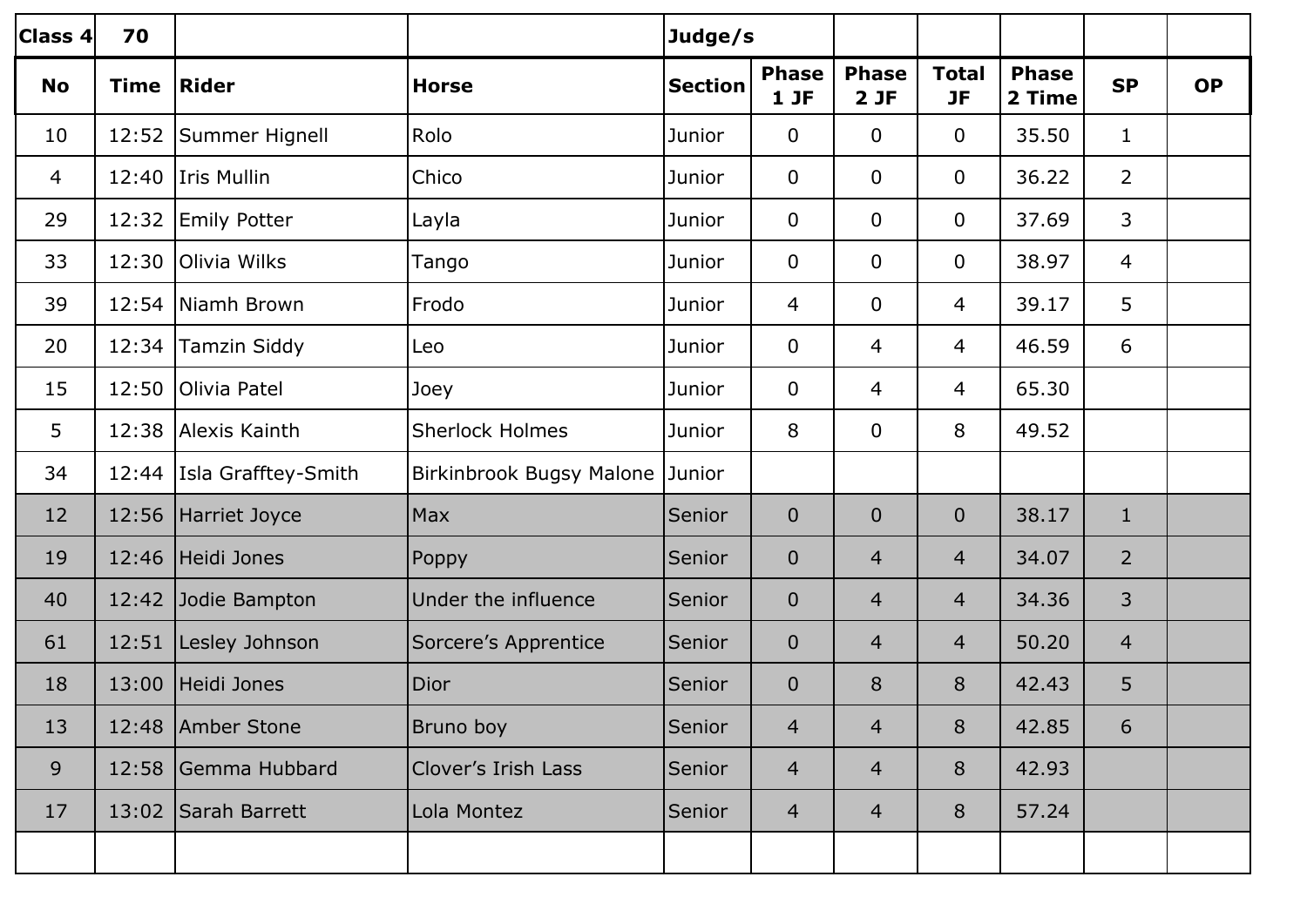| <b>Class 5</b> | 80          |                         |                               |                | Judge/s             |                     |                           |                        |                |           |
|----------------|-------------|-------------------------|-------------------------------|----------------|---------------------|---------------------|---------------------------|------------------------|----------------|-----------|
| <b>No</b>      | <b>Time</b> | Rider                   | <b>Horse</b>                  | <b>Section</b> | <b>Phase</b><br>1JF | <b>Phase</b><br>2JF | <b>Total</b><br><b>JF</b> | <b>Phase</b><br>2 Time | <b>SP</b>      | <b>OP</b> |
| 8              | 13:50       | <b>Emily Hinton</b>     | King Of Kylebrack             | Junior         | $\overline{0}$      | $\mathbf 0$         | $\overline{0}$            | 32.04                  | $\mathbf{1}$   |           |
| 56             |             | 13:45 Lara Barlow       | Sambuca b                     | Junior         | $\overline{0}$      | 4                   | 4                         | 31.98                  | $\overline{2}$ |           |
| 66             |             | 13:54   Martha Henry    | <b>Hettie</b>                 | Junior         | 8                   | 8                   | 16                        | 27.63                  | 3              |           |
| 15             | 13:30       | <b>Olivia Patel</b>     | Joey                          | Junior         | $\mathbf 0$         | Fall                | Fall                      | Fall                   | fall           | Fall      |
| 16             |             | 13:46   Kimberley Macey | Anton Z                       | Senior         | $\mathbf{0}$        | $\overline{0}$      | $\overline{0}$            | 30.00                  | $\mathbf{1}$   |           |
| 41             | 13:40       | Chloe Alibone           | Louie                         | Senior         | $\mathbf 0$         | $\overline{0}$      | $\overline{0}$            | 34.70                  | $\overline{2}$ |           |
| 24             |             | 13:48 Stacey Murison    | <b>Waunoris Prince George</b> | Senior         | $\mathbf{0}$        | $\overline{0}$      | $\overline{0}$            | 36.96                  | 3              |           |
| 31             |             | 13:44   Natalie Barlow  | <b>Mazzeltov RM</b>           | Senior         | $\overline{0}$      | $\overline{0}$      | $\overline{0}$            | 40.39                  | $\overline{4}$ |           |
| 40             | 13:29       | Jodie Bampton           | Under the influence           | Senior         | $\mathbf{0}$        | 4                   | 4                         | 34.53                  | 5              |           |
| 45             |             | 13:54 Abby Myers        | Robin Hood                    | Senior         | $\mathbf{0}$        | 8                   | 8                         | 35.85                  | 6              |           |
| 12             |             | 13:32 Harriet Joyce     | Max                           | Senior         | 8                   | $\overline{0}$      | 8                         | 38.84                  |                |           |
| 9              | 13:34       | Gemma Hubbard           | <b>Clover's Irish Lass</b>    | Senior         | 8                   | $\overline{0}$      | 8                         | 45.92                  |                |           |
| 18             |             | 13:36 Heidi Jones       | Dior                          | Senior         | $\mathbf 0$         | 8                   | 8                         | 46.31                  |                |           |
| 17             | 13:38       | Sarah Barrett           | Lola Montez                   | Senior         | 4                   | 8                   | 12                        | 72.75                  |                |           |
| 1              |             | 13:42 Tamara Shore      | <b>Biddy Black</b>            | Senior         | 8                   | 8                   | 16                        | 37.25                  |                |           |
| 30             |             | 13:52 Nora Ghali        | Hugo                          | Senior         | E                   | E                   | Е                         | E                      | E              | E         |
|                |             |                         |                               |                |                     |                     |                           |                        |                |           |
| Class 6        | 90          |                         |                               | Judge/s        |                     |                     |                           |                        |                |           |